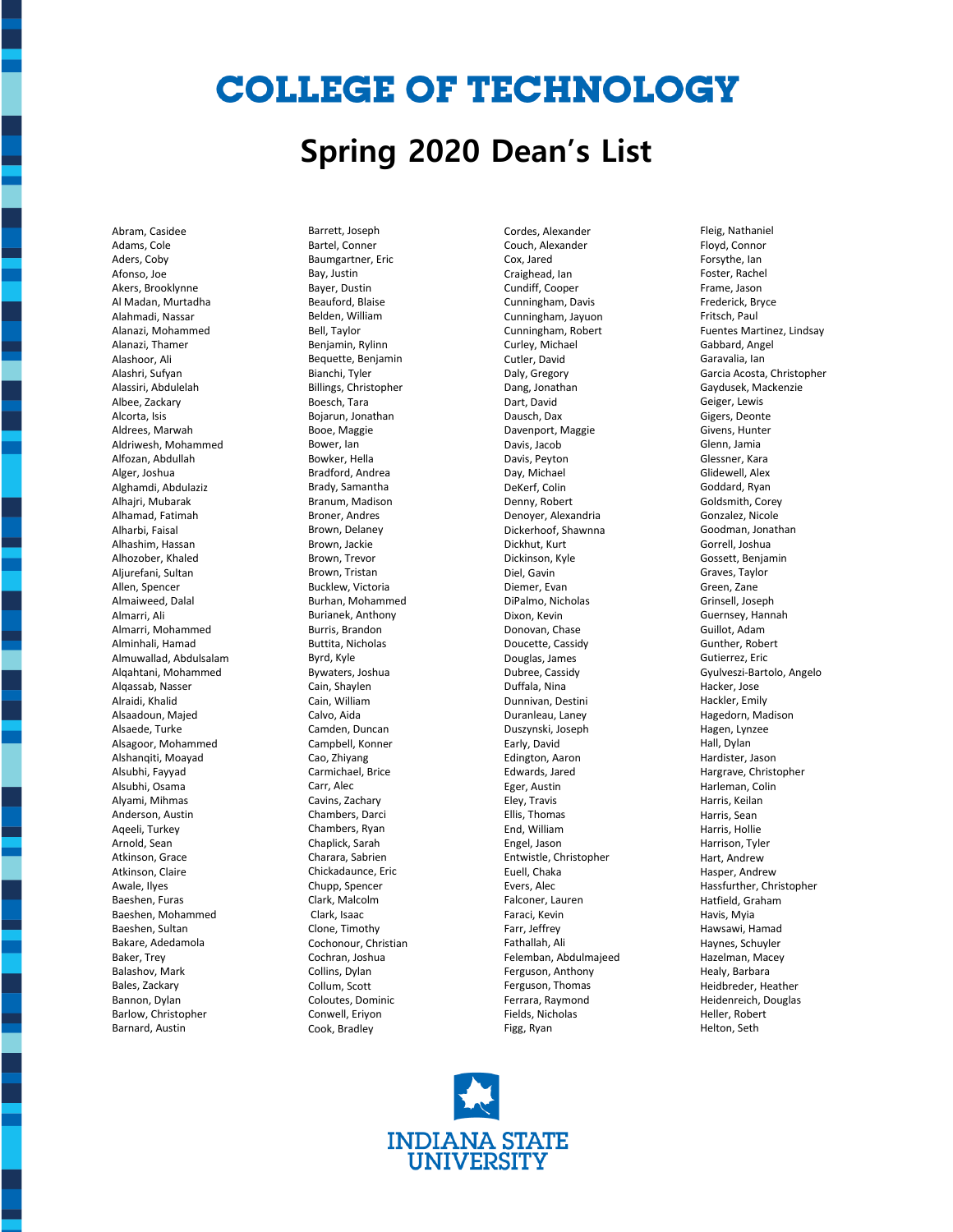# **COLLEGE OF TECHNOLOGY**

#### **Spring 2020 Dean's List**

Henley, Sophie Henning, Patrick Henry, Dakota Herfindahl, Dylan Hernandez, Aysiah Hernandez, Joel Herrick, Brooke Herron, Derek Hickman, Garrett Hilgediek, Nicholas Hill, Devon Hipskind, Christopher Hogan, Nicky Holland, Alec Holsapple, Whitney Holzhausen, Jade Hopper, Justin Houston, Benae Huffman, James Hughes, Noah Humphrey, Jeremy Hurtado, Andres Hutchinson, Nicholas Hutzel, Joseph Intravaia, Dominick Jackson, Lucencee Jackson, Thomas Jackson, George Jacobs, Kendall Jannazzo, Sofia Jarvin, Wade Jefson, Lyle Jerozal, Kyle Jochem, Molly Johnson, Jeremy Johnson, Steven Johnson-Armstead, Brandon Jones, Kaitlyn Jones, Morgan Kajmowicz, Joseph Kehrt, Braden Keimig, Jack Keller, Dylan Kelley, Jacob Kerber, Kohler Khan, Mohammed Khawaji, Ahmad Khera, Jasanbir Kibler, Allen King, Chad Kippenbrock, Emily Kirby, Kari Kluender, David Knight, Benjamin Ko, Mikayla Koester, Matthew

Kommi Reddy, Nitin Kowalski, Benjamin Kratky, Benjamin Kumpf, Kade Lado, Juan LaFayette, Kendall Lafayette, Brady Laflen, Dustin Lambert, Dennis Larson, Jakob Laskowski, Julia Lawles, Cristifer Lawrence, Cara Lawson, Kasia Lee, Adam Leflett, Angela Leto, Ryan Light, Joseph Lindsay, Connor Litherland, Clarissa Littlejohn, Josie Lkhider, Mohamed Yassine Locke, Alexander Locke, Keenan Longere, Jace Lopez Martinez, Candido Love, Jessica Luttrell, Ross Luz, Jared Maas, Daniel Maccarone, Jacob Macgregor, William Macias Leon, Jonnathan Magee, Christian Mager, Angela Malchiodi, Amanda Malcomb, Madison Malibari, Dyaa Mang, Moses Maras, Alexandria Mariano, Vincent Marinucci, Cameron Marshall, Cody Marshall, Corbin Martinez, Noberto Mason, Chloe Mason, Colleen Mbaku, Elie Mboga, Rachael McCollum, Jeremy McGarel, Nicholas McKee, Jalyn McReynolds, Danielle Mehringer, Kendra Melendez, Metzalitza Memmer, Joseph Merlina, Monica

Mersman, Brooke Messick, Cory Metallic, Luke Millard, Nathan Miller, Drake Miller, Rachel Milner, Michael Mimms, Paul Mitchell, Christopher Molinari, Timothy Moore, Jared Moore, Nathaniel Morgan-Elliott, Maxwell Morin, Nora Morris, Brandon Morris, Jackson Morrow, Chelsea Morse, Nakira Mott, Jace Mudhir, Abdulrahman Muehl, Abigail Mueller, Jonathan Murphy, Nicholas Murrmann, Noah Needham, Caleb Neilan, Harrison Nemeth, Logan Neuenschwander, Tyler Newell, John Newkirk, Cody Newman, Phoenix Nguyen, Phu Nickens, Steven Noer, Alexandra Nogoda, Alec Novack, Chanel Novero, Breana Nystrom, John O'Neal, Xavier O'Sullivan, Chloe Oliver, Tyeon Orozco Rojas, Joshua Otto, Wesley Oye, Carter Oyedele, Hameed Padilla, Jonny Page, Derius Paluczak, Stephanie Pancake, Matthew Papa, Alexzandra Parish, Brett Parkman, Ryan Parr, Cameron Paul, Sean Payne, Allison Pecor, Lucas Peele, Evan

Pell, Hallie Pelotte, Dillon Pepper, David Pfaff, Greta Pierpont, Edward Pilman, Brennen Pokrzywinski, Zachary Pommier, Justis Powell, Dylan Prado, Miguel Price, Jennifer Price, Nathan Prindiville, Grant Prosch, Thomas Pruitt, John Pruitt, Joshua Purtee, Quinn Radcliff, Ethan Rafford, Christopher Rafidison, Anjara Raggs, Taya Ragle, Trevor Ramirez, Josue Ramos-Cruz, Otto Ramsey, William Rankin, Dalton Raymann, Bailey Reed, Evelyn Reed, Grant Reed, Mark Reedy, Taylen Reinpold, Tyler Rezek, Adam Rhoden, Justin Ridgeway, Leiquisha Riley, Elijah Ripperdan, Jordan Rivelli, Jacob Rivera, Felipe Roach, Collin Robben, Alyssa Robbins, Logan Roberts, Carson Rogers, Emily Roland, Gregory Romero, Eric Romero, Sarah Rudolph, Jake Rudolph, Parker Ruggiero, Aaron Saleem, Layla Sameeh, Ibrahim S amkari, Mohammad Sams, Kannon Sannan, Abdulmajeed Schuler, Thomas Seaton, Megan